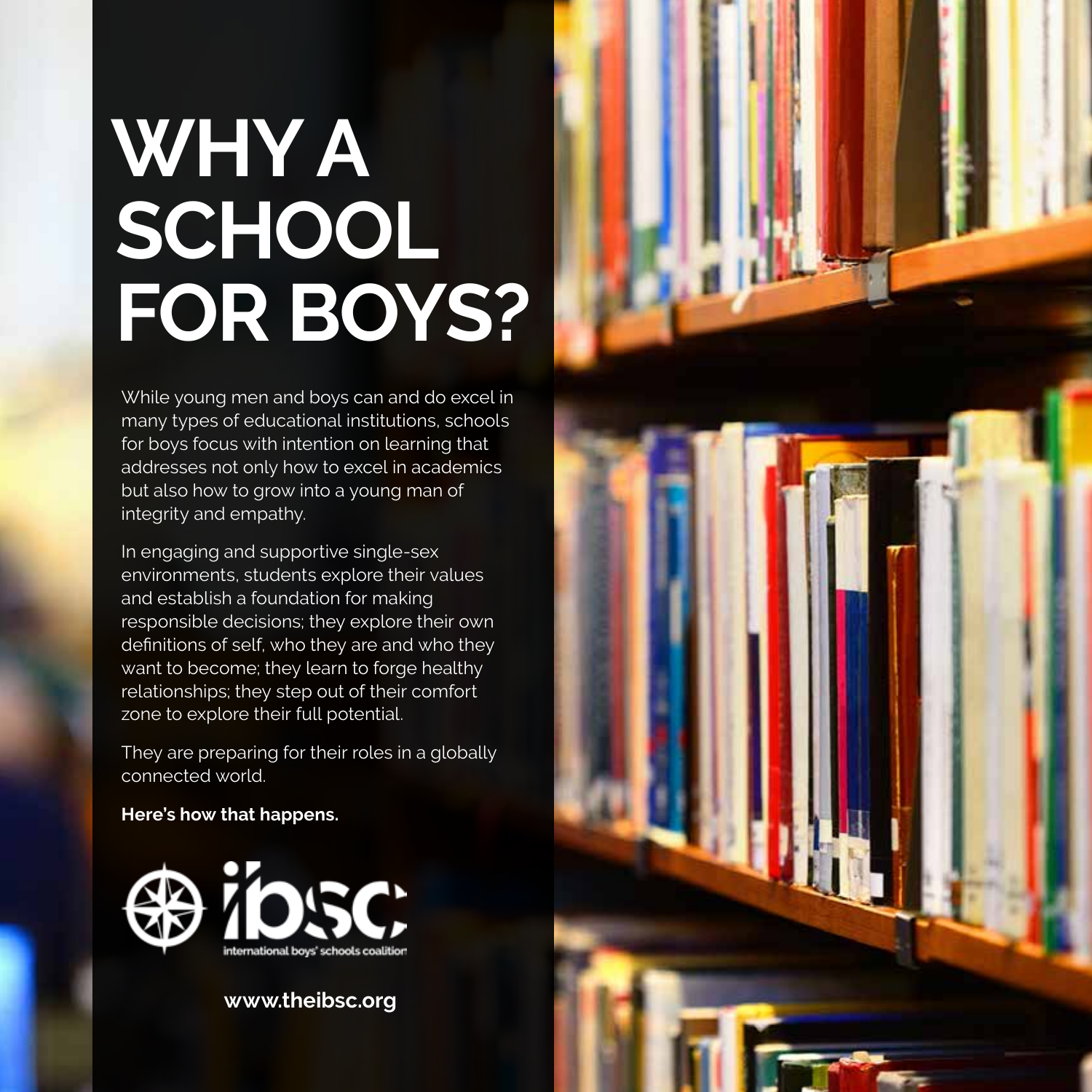# **1. SCHOOLS FOR BOYS UNDERSTAND AND CELEBRATE BOYS.**

**Schools that make the intentional choice to focus on the intellectual, physical, social, and emotional lives of boys and young men share an appreciation for the intensity and complexity of boyhood. Educators at boys' schools celebrate and value all that it means to be a boy.**

With years of experience, and in collaboration with their peers, teachers at boys' schools encourage their students to grow and mature at their own developmental pace, using teaching strategies that address learning styles specific to boys. They understand the different and complex worlds of the primary school boy and the young man preparing for university. And they strive to support each individual's needs and aspirations.

These schools recognize that boys most often are physically active, competitive, and apt to take risks, characteristics that are channeled into their learning experience. Many schools use flexible schedules and class times that permit students to move around throughout the day. Educators stimulate a boy's interests with a mix of academics, arts, music, or athletics to continuously engage his mind and body. Faculty members also acknowledge the full range of boys' emotions and vulnerabilities, broadening their spheres and, ultimately, fostering their ability to interact meaningfully with girls and women.

Through action research projects, teachers at member schools of the International Boys' Schools Coalition (IBSC) continually update their knowledge of best practices in allboys education. The IBSC offers professional development opportunities that foster in teachers and administrators at all levels a passion for educating boys.





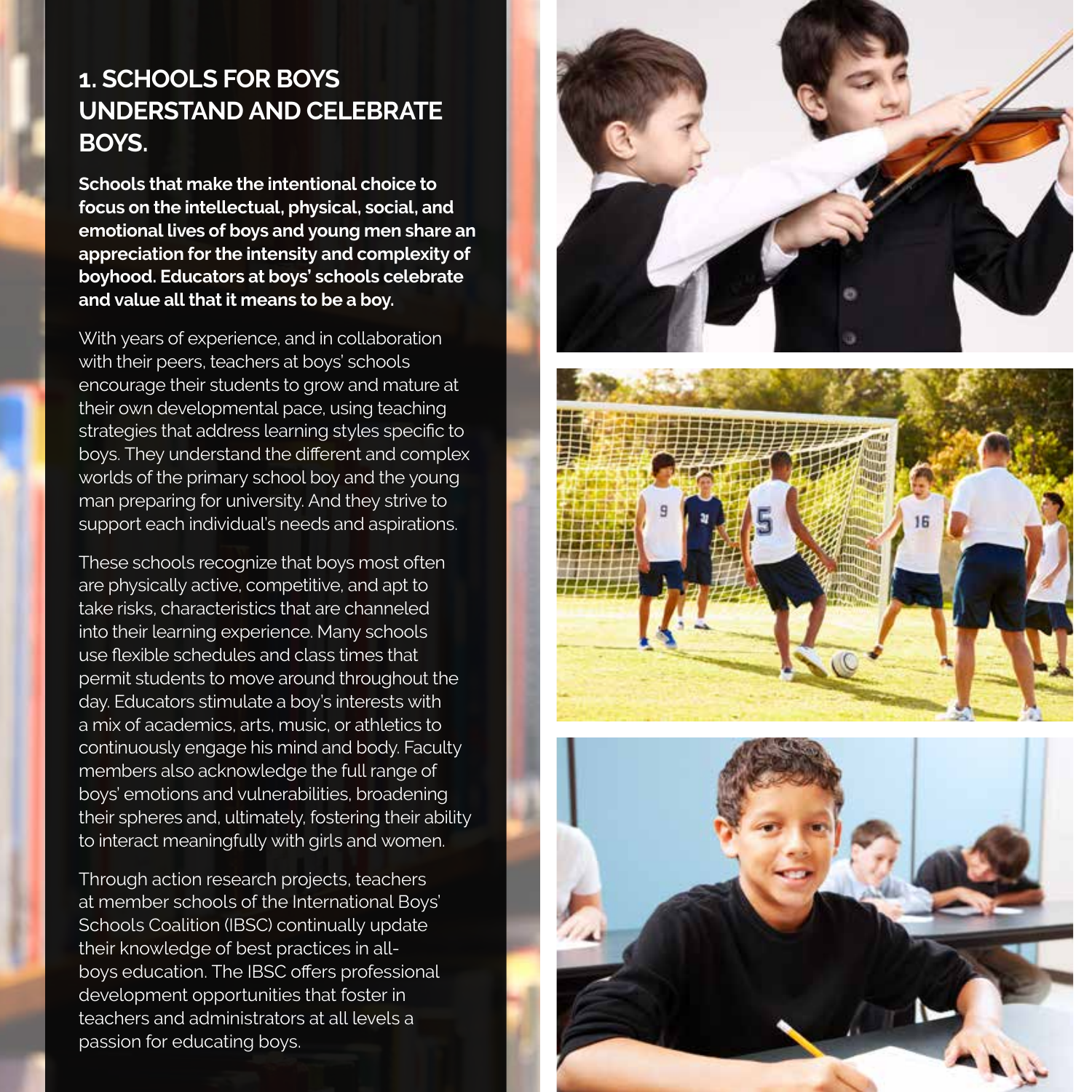#### **2. SCHOOLS FOR BOYS SEEK FIRST TO BUILD GOOD MEN.**

**In addition to pursuing high academic achievement, schools for boys share many broad goals: to promote well-being, to develop resilience and empathy, and to see that each student achieves his potential. But none is more important than the essential goal of building good character and, by extension, of helping each boy and young man make responsible choices and live an honorable life.**

A commitment to integrity and a strong ethical foundation are a school's first priorities, and educating students about how to become a good man informs every aspect of the day. Some schools do this teaching with an official code of conduct; others have developed a formal character education curriculum; a great many teach critical values through their faithbased affiliations. Often it is the experience of performing with the orchestra or playing on the soccer team that affords a lesson in courage, perseverance, or teamwork.

Each initiative is strengthened by outstanding faculty who model ethical behavior daily, and also by student leaders, peer counselors, and other mentors. Boys learn that there are clear expectations to do what is right. They also learn that there are many routes to becoming a good man.

Most schools have a program of service learning that encourages students to work within the greater community to help others. At some schools, those programs are conducted with area girls' schools, giving boys the opportunity to interact in a respectful and supportive way with their female peers.

#### **3. SCHOOLS FOR BOYS KNOW THAT BOYS DEVELOP AND LEARN IN DIFFERENT WAYS.**

**It's a simple fact that boys and girls grow at a different pace. Boys' strengths are different from those of girls. While girls generally develop earlier physically and socially, refining their reading and writing skills sooner, boys are more spatial and visual by nature, and they demonstrate a natural affinity for areas like abstract mathematics. They are also hardwired to learn more easily through action than words.**

Using fMRI (functional magnetic resonance imaging), researchers have observed differences between the developing male and female brain that demonstrate why boys and girls learn in different ways. Boys' brains are wired to require movement, space, action, and rest. They also learn better when material is presented in small portions. Thus, a typical coed classroom that favors verbal and auditory learning can put an active boy at a disadvantage.

One of the important advantages of a single-sex education is the opportunity it presents to create a learning environment, literally and figuratively, that accommodates what boys and young men need. In a school that is boy-centered, teachers introduce more kinesthetic and sensory experiences into their curriculum, engaging boys more fully in their learning.

Educators like Abigail Norfleet James (*Teaching the Male Brain: How Boys Think, Feel, and Learn in School*) have translated brain theory into classroom practices for teachers of boys and young men, identifying tangible ways to address natural weaknesses as well as strengths.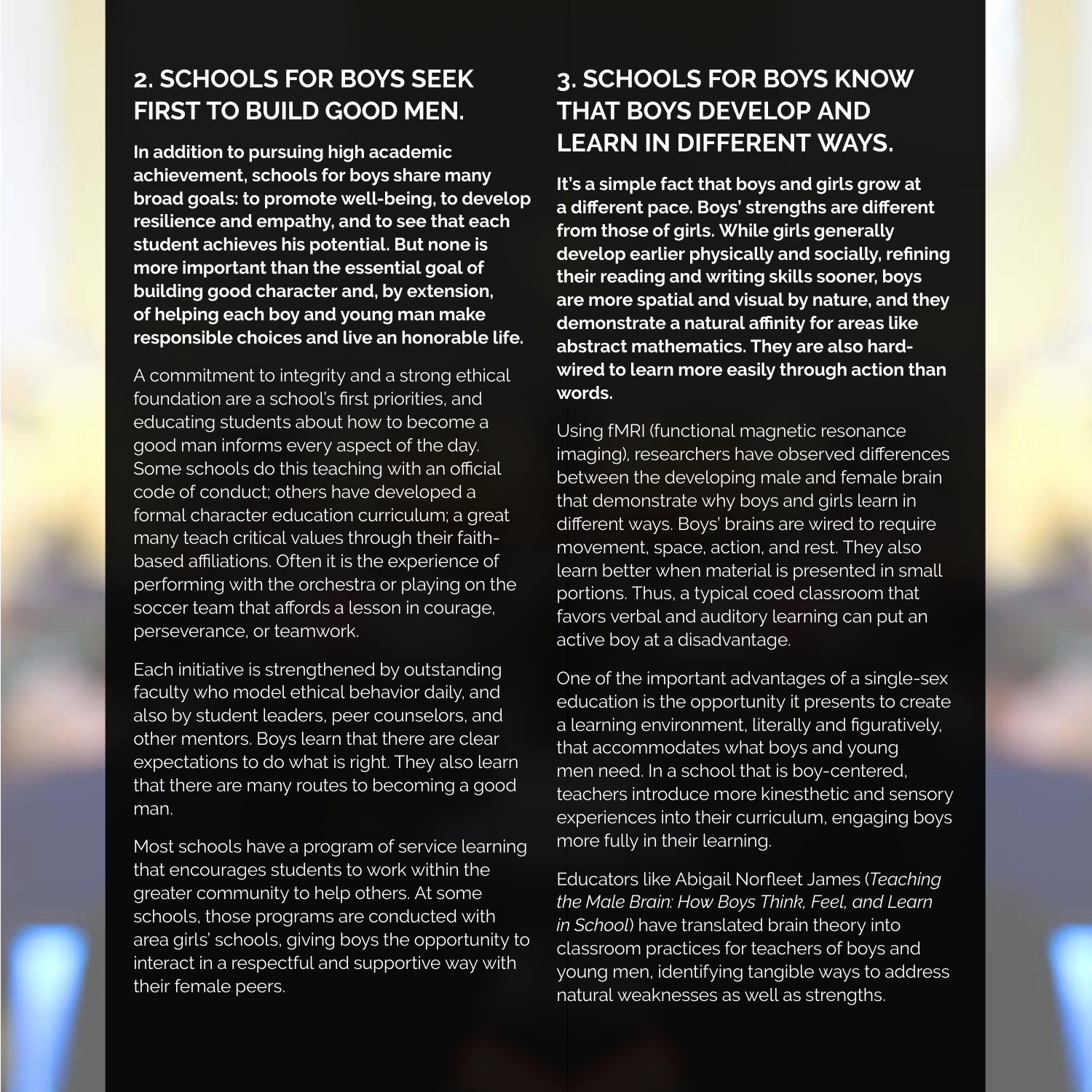





# **4. SCHOOLS FOR BOYS TEACH IN WAYS THAT BOYS LEARN BEST.**

**Each faculty member in an all-boys school has made a conscious choice to teach boys. They enjoy boys' irreverent humor and draw energy from their natural exuberance. Their passion to teach boys requires a commitment to build relationships, craft a curriculum, and lead a classroom that engages each student in the way he learns best.** 

As specialists in boys' education, teachers take into consideration the interests and talents unique to boys when they prepare each lesson. Because they know boys often prefer to work cooperatively, faculty can use teams effectively in project-based assignments. And because they understand the rhythm of a boys' classroom, they can plan physical activity into class time and extended breaks like recess into the school day.

Classrooms filled with boys are rarely quiet. Research conducted at boys' schools has demonstrated the importance of action and accomplishment in teaching young men and boys. Educational researchers Michael Reichert and Richard Hawley have found that successful lessons often introduce a memorable element  $-$  a novelty, kinetic activity, game, or role play  $$ that facilitates the intended learning outcome. Learning swordplay can make the text of *Romeo and Juliet* more interesting and approachable.

The work of educator Adam Cox stresses that boys need to know why something is important in order for it to have significance for them. "Boys," he says, "thrive on purposeful work" and "relish real-time achievement," when they are assigned tasks that give their school experience personal meaning.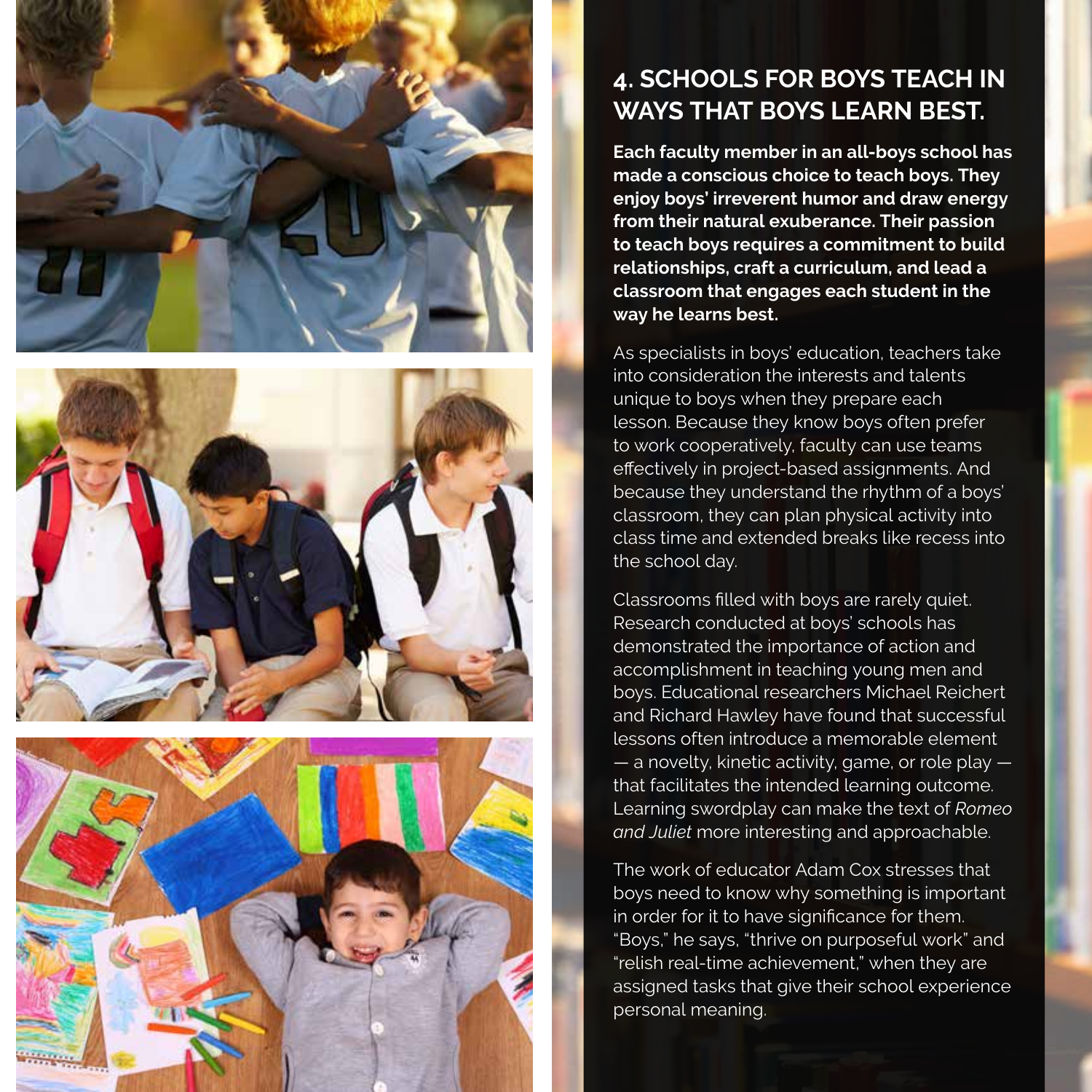# **5. SCHOOLS FOR BOYS HELP STUDENTS DISCOVER AND EXPLORE THEIR FULL POTENTIAL.**

**Without the social pressures of a coed environment, students in an all-boys school can explore the full range of their personalities and potential. Eschewing stereotypes, they discover they have many roles to play as a scholar, athlete, artist, musician, and friend.**

By stressing the importance of subjects like literature, languages, music, dance, drama, and the visual arts within the curriculum, a boyscentered school assists students in finding their innate creativity and imagination, while developing their communication skills and pursuing other strengths and interests.

Risk takers by nature, boys find a new comfort level with nontraditional subjects and activities when they are encouraged to do so by trusted mentors within the safety of a close-knit community. Young men, who may not step up in the presence of girls, take on leadership roles at all-boys schools, often heading community service programs or serving as mentors to younger students.

Boys' schools have a key role to play in fostering what psychologists like Michael Thompson (*Raising Cain, The Pressured Child*) call "emotionally literate boys," who respond to others with empathy and compassion. Such schools appreciate that boys "will not express feelings as girls do" and provide guidance in coping with the many expectations schools, parents, or society may have for them as young males.

## **6. SCHOOLS FOR BOYS FOSTER BROTHERHOOD AND LIFELONG FRIENDSHIPS.**

**Working together in the classroom, on the playing field, or in the performance hall, students are united by a special bond of brotherhood. Many boys' school graduates say the friendships they developed with their peers and with faculty are among the most important benefits they carry with them from their schools.**

Relationships are critical to a boy's learning according to researchers Reichert and Hawley. They report that boys thrive in an educational environment where they first establish positive, trusting relationships with teachers whose high standards and subject mastery students value. They write, "…[R]elationship is the very medium through which successful teaching and learning is performed."

In this reciprocity of relationships, where teachers are forthright and caring, boys also develop the confidence to drop their guard and give of themselves. This relationshipbased education model not only enhances the learning process it also contributes to a boy's growing sense of belonging to his class, his team, and his school. In the outstanding teachers, coaches, and counselors who are by their sides each day, boys find important role models. Female faculty members play a key role in fostering positive, respectful attitudes toward women. These relationships also promote empathy, courage, and resilience.

This connection of brotherhood extends to a broader community of what many schools call Old Boys — alumni who stand ready to positively support these young men now and in the future.